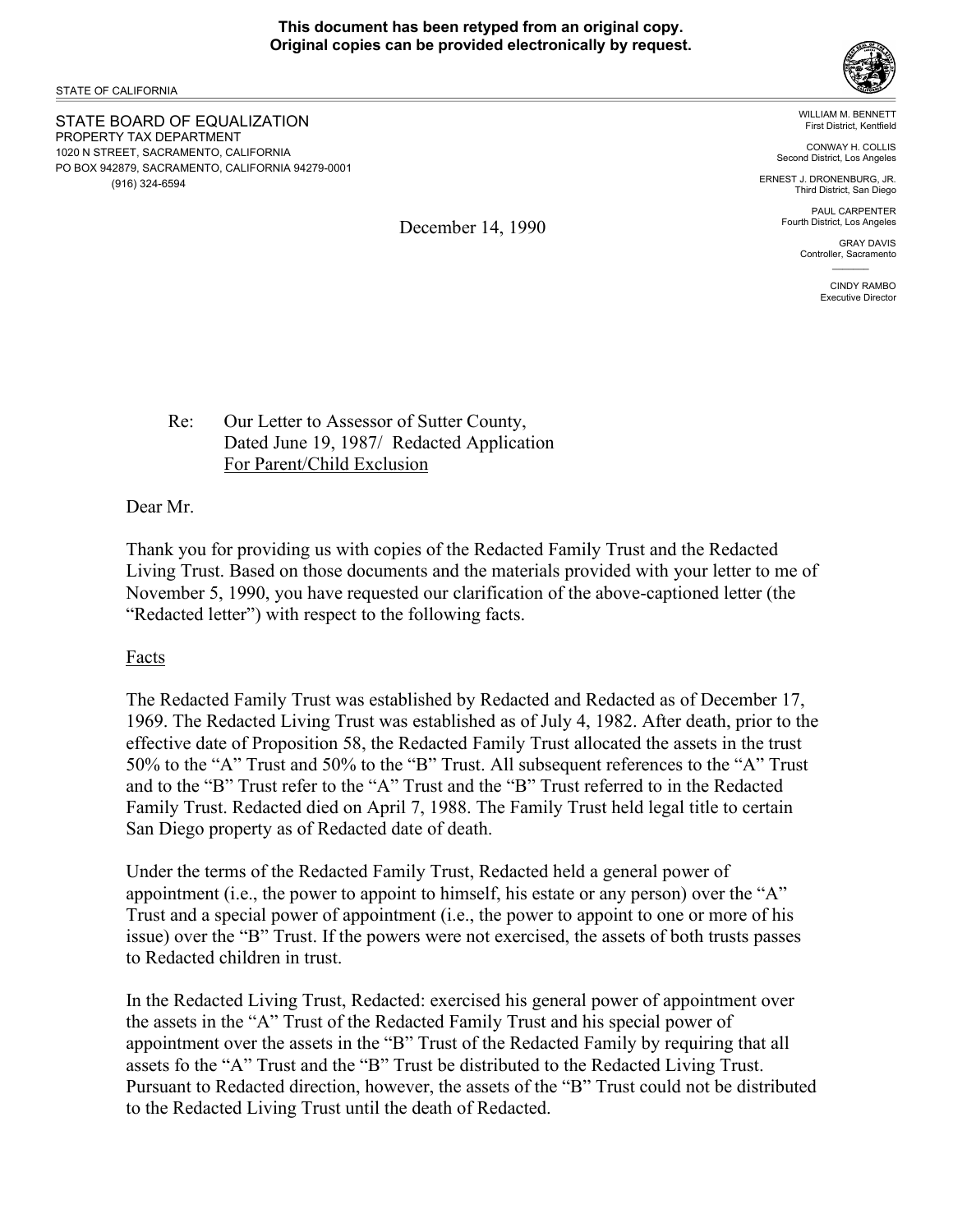On June 23, 1988, Redacted, Trustee of the Krasner Family Trust, signed a deed transferring title to a 50% undivided interest in certain San Diego County real property ("San Diego property") from the Redacted Family Trust to Redacted and Redacted, the Trustees of the Redacted Living Trust. On January 4, 1989, Redacted Trustee of the Redacted Family Trust, signed a deed transferring all the trust's interest in the San Diego County property from the Redacted Family Trust to Redacted and Redacted the Trustees of the Redacted Living Trust.

Trust of the Redacted Family Trust and hi special power of appointment over the assets in the "B" Trust of the Family by requiring that all assests of the "A" Trust and the pursuant to Redacted: Living Trust. Pursuant to Redacted: direction, however, the assets of the "B' Trust could not be distributed to the Redacted Loving Trust until the death of Redacted.

On June 23, 1988, Redacted, Trustee of Krasner Family Trust, signed a deed transferring title to a 50% undivided interest in certain San Diego County real property ("San Diego property") from the Redacted Family Trust to Redacted and Redacted, the Trustees of the Redacted Living Trust. On January 4, 1989, Redacted Trustee of the Redacted Family Trust, signed a deed transferring all the trust's interest in the San Diego County property from the Redacted Family Trust to Redacted; and Redacted, the Trustees of the Redacted Living Trust.

From the time of Redacted death, Redacted had the right to all the income from both the "A" Trust and the "B" Trust. In addition, the Trustees of the Redacted Family Trust had the right to invade principal for Redacted 's benefit pursuant to Article II, Paragraph 8 of the Redacted Family Trust. Until Redacted died, the issue of the Redacted had no right to any assets under the Redacted Family Trust.

Under the terms of the Redacted Living Trust, Redacted 's two daughters (Redacted and Redacted) became the sole present beneficiaries of the trust with respect to the San Diego property upon the death of Redacted. Upon the death of the first daughter, the surviving daughter will be the sole present trust beneficiary with respect to the San Diego property. Upon the death of the survivor of the two daughters, the San Diego property will go to Redacted grandchildren.

Based on the foregoing, you have requested our opinion as to whether a separate \$1 million exclusion is available for each parent for purposes of Proposition 58 and Revenue and Taxation Code\* section 63.1.

## Law and Analysis

Section 60 defines "change in ownership" as "a transfer of a present interest in real property, including the beneficial use thereof, the value of which is substantially equal to the value of the fee interest."

Section 63.1 provides in relevant part:

(a) Notwithstanding any other provision of this chapter, a change in ownership shall not include either of the following purchases or transfers for which a claim is filed pursuant to this section: . . . .

(2) The purchase or transfer of the first one million dollars (\$1,000,000) of full cash value of all other real property of an eligible transferor in the case of a purchase or transfer between parents and their children.

(b)

 $\mathbf{r}$  . . . . (2) For purposes of paragraph (2) of subdivision (a), the one million dollar (\$1,000,000) exclusion shall apply separately to each eligible transferor with respect to all purchases by and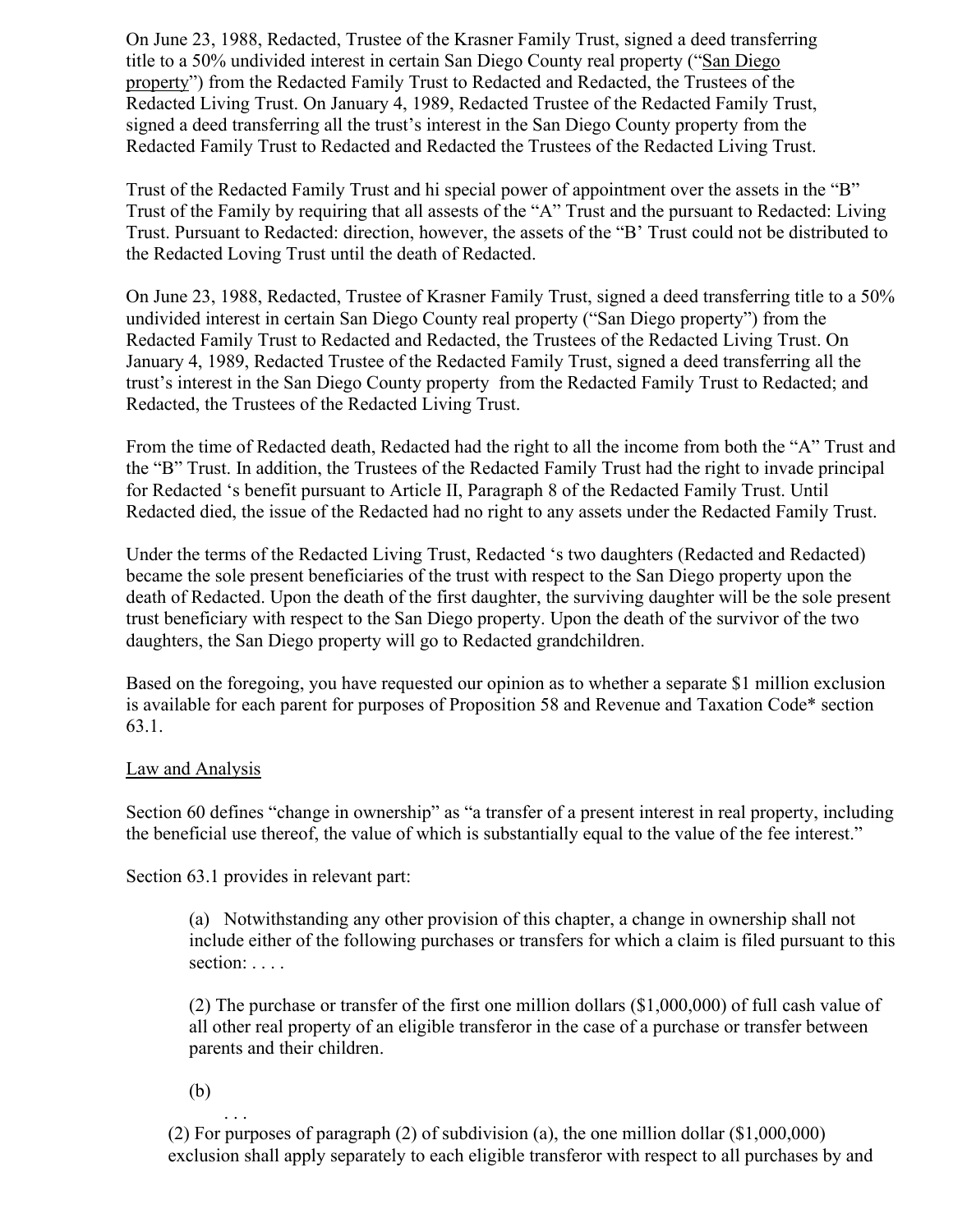transfers to eligible transferees on and after November 6, 1986, of real property, other than the principal residence, of that eligible transferor.

. . .

(c) As used in this section:

(1) "Purchase or transfer between parents and their children" means either a transfer from a parent or parents to a child or children of the parent or parents or a transfer from a child or children to a parent or parents of the child or children.

. . .

(4) "Eligible transferor" means a parent or child of an eligible transferee.

(5) "Eligible transferee" means a parent or child of an eligible transferor.

. . .

(7) "Transfer" includes, and is not limited to, any transfer of the present beneficial ownership of property from an eligible transferor to an eligible transferee through the medium of an inter vivos or testamentary trust.

. . .

(f) This section shall apply to purchases and transfers of real property completed on or after November 6, 1986, and shall not be effective for any change in ownership, including a change in ownership arising on the date of a decedent's death, which occurred prior to that date.

From the foregoing provisions, it is clear that a \$1,000,000 exclusion is available with respect to real property of an eligible transferor, i.e., property which is owned by an eligible transferor. In this case Redacted received a general power of appointment over the property of the "A" Trust at the death of Redacted. Since a donee of a general power of appointment may excerise it in his own favor, in legal effect such a power gives him an absolute ownership (Estate of Kuttler (1959) 160 Cal. App. 2d 332,338); Morgan v. CIR (1940) 309 U.S. 78,81 (person who can appoint to his own estate or creditors has "as full dominion over the property as if he owned it"). Thus, when Redacted exercised his general power of appointment over the "A" Trust by having all of the "A" Trust assets transferred to the Redacted Living Trust, such act was legally equivalent to transferring his own property to his living trust.

Since Redacted in legal effect became the owner of the assets of the "A" Trust (he was the sole income beneficiary of the "A" Trust as well as the donee of a general power of appointment over the "A" Trust) at the death of Redacted and since he was the sole income beneficiary of the Redacted Living Trust and had the power to revoke such trust, there was no transfer of a present beneficial interest in the "A" Trust or the assets of the "A" Trust to Irving's children and thus no transfer to Redacted children for purposes of section 63.1 until Redacted died on April 7, 1988. See section 63.1(c)(7) and pages 5 and 6 of the Shubat letter which predates the addition of subdivision (c)(7) to section 63.1.

At that time, there was a transfer of the present beneficial ownership of the property of the "A" Trust from Redacted to his two daughters through the medium of the Redacted Living Trust which constituted a "transfer" under section  $63.1(c)(7)$  for which a \$1,000,000 exclusion is applicable pursuant to section  $63.1(a)(2)$  providing a timely claim is filed.

At Redacted death, the assets of the Redacted Family Trust were divided equally into the "A" Trust and the "B" Trust with the "A" Trust property including the community property interest of Redacted and the "B" Trust property including the community property interest of Redacted.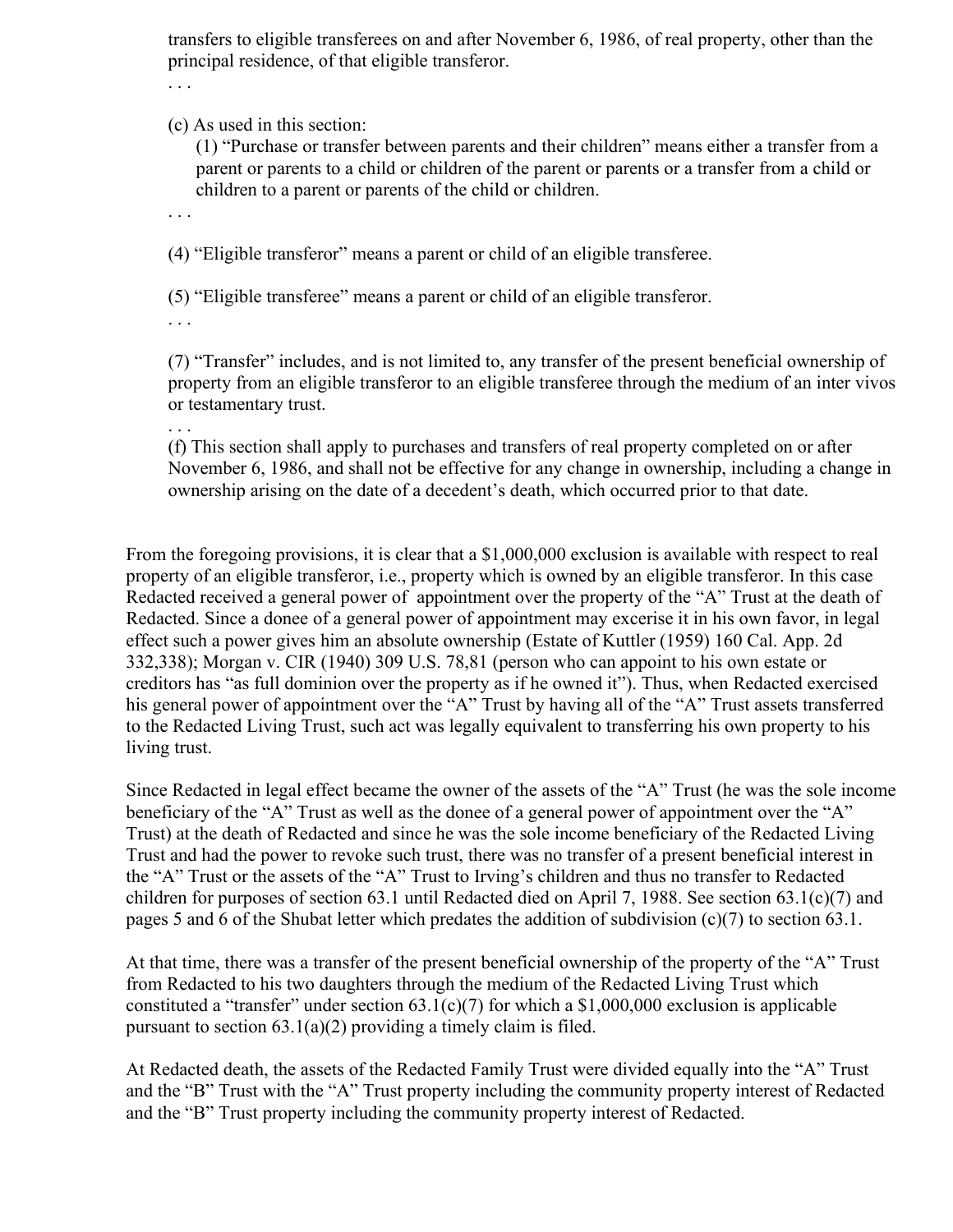At Redacted death, Redacted received a life income interest in the "B" Trust as well as a special power of appointment over the "B" Trust. This transfer to Redacted from Redacted was excluded from change in ownership as an interspousal transfer pursuant to section 63. Although the remainder in the "B" Trust was given to the three children and their issue in trust subject to Redacted limited power of appointment by Redacted in the Redacted Family Trust, such disposition did not constitute "transfers" to the children within the meaning of section 63.1 because they were not transfers of a present beneficial ownership of property as required by section  $63.1(c)(7)$ . See also, the Shubat letter, pp. 5 and 6.

As was the case with the "A" Trust, there was no transfer of a present beneficial interest in the property of the "B" Trust to the children until the death of Redacted.

In the Shubat letter, we concluded that there was a transfer from Mr. Doe to his children as of the date of death of Mrs. Doe after the effective date of Proposition 58 because Mr. Doe had given his children equitable remainders in trust and Mrs. Doe an equitable life estate interest when he died in 1984. A \$1,000,000 exclusion would therefore be applicable to Mr. Doe's transfer even though he died prior to the effective date of Proposition 58. The rationale for that conclusion is that is was the property of Mr. Doe and not Mrs. Doe which the children received when the trust terminated.

The principal difference between Mr. Doe's property in the Shubat letter and the "B" Trust in this case is that the surviving spouse had a special (i.e., a nongeneral) power of appointment over the "B" Trust in this case which the surviving spouse did not have in the Shubat letter.

As indicated above, the donee of a general power of appointment in legal effect is the owner of the property over which he holds the power. The same is not true, however, with respect to the donee of a special power of appointment.

This distinction is recognized in federal gift tax law. As observed by one commentator:

Section 2514 [Internal Revenue Cose] sets out the gift tax consequences of an exercise, release, or lapse of a post-1942 general power of appointment, but is silent about the treatment of nongeneral (or "special") powers, such as power to appoint among the holder's children. Although the exercise or release of a nongeneral power can shift the beneficial interests in the property subject to the power from one person to another, the resulting change is not a "gift" by the person holding the power, because he does not own or have a beneficial interest in the affected property; and since the power is not a "general" power as defined by IRC section 2514 (c), the holder's action is not deemed to be a transfer by IRC section 2514 (b). (5 Bittker, Federal Taxation of Income, Estates and Gifts (1984) p. 121-50.)

The same distinction (i.e., to treat the person holding a general power but not a special power like an outright owner) is recognized in federal estate tax law (IRC section 2041(a) (2); see also, 5 Bittker, supra, at p. 128-4).

Based on the foregoing, it is our view that since section 63.1 contemplates transfers of property owned by an eligible transferor, this distinction is appropriate for purposes of applying section 63.1. Thus, Redacted possession and exercise of his special power of appointment does constitute ownership of the property of the "B" Trust and does not distinguish this case from our conclusion in the Shubat letter. Accordingly, since Redacted and not Redacted owned the property in the "B" Trust, we believe that Redacted and not Redacted should be treated as the eligible transferor of the real property in the "B" Trust for purposes of section 63.1 (a)(2) as of the date of Redacted death.

The views expressed in this letter are advisory only and are not binding upon the assessor of any county. You may wish to consult the San Diego County Assessor in order to confirm that the subject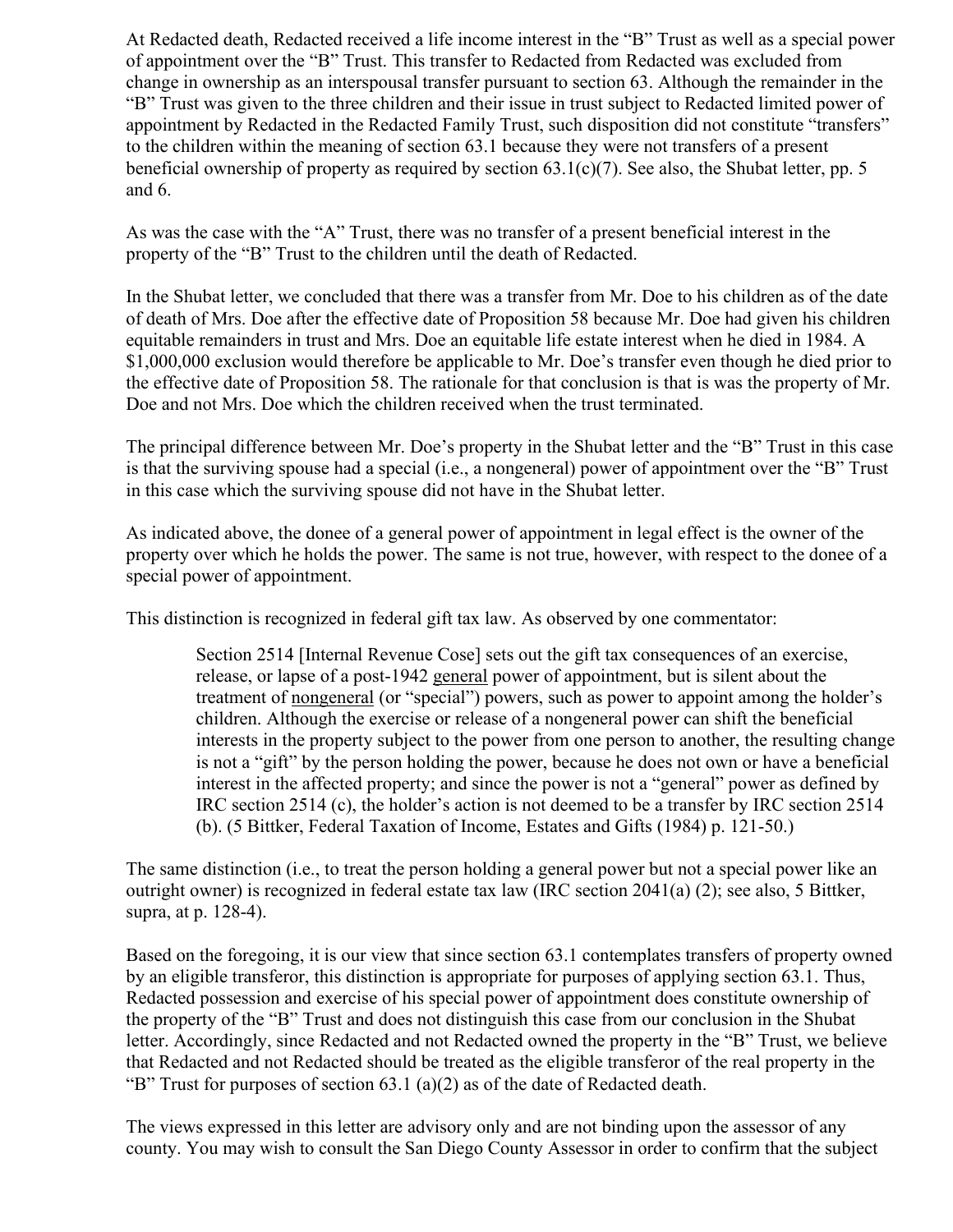property will be assessed in a manner consistent with the conclusion stated above.

Our intention is to provide timely, courteous and helpful responses to inquiries such as yours. Suggestions that help us to accomplish this goal are appreciated.

Very Truly Yours,

Eric F. Eisenlauer

EFE:ta 2845D cc: Mr. John W. Hagerty Mr. Verne Walton Hon. Gregory J. Smith San Diego County Assessor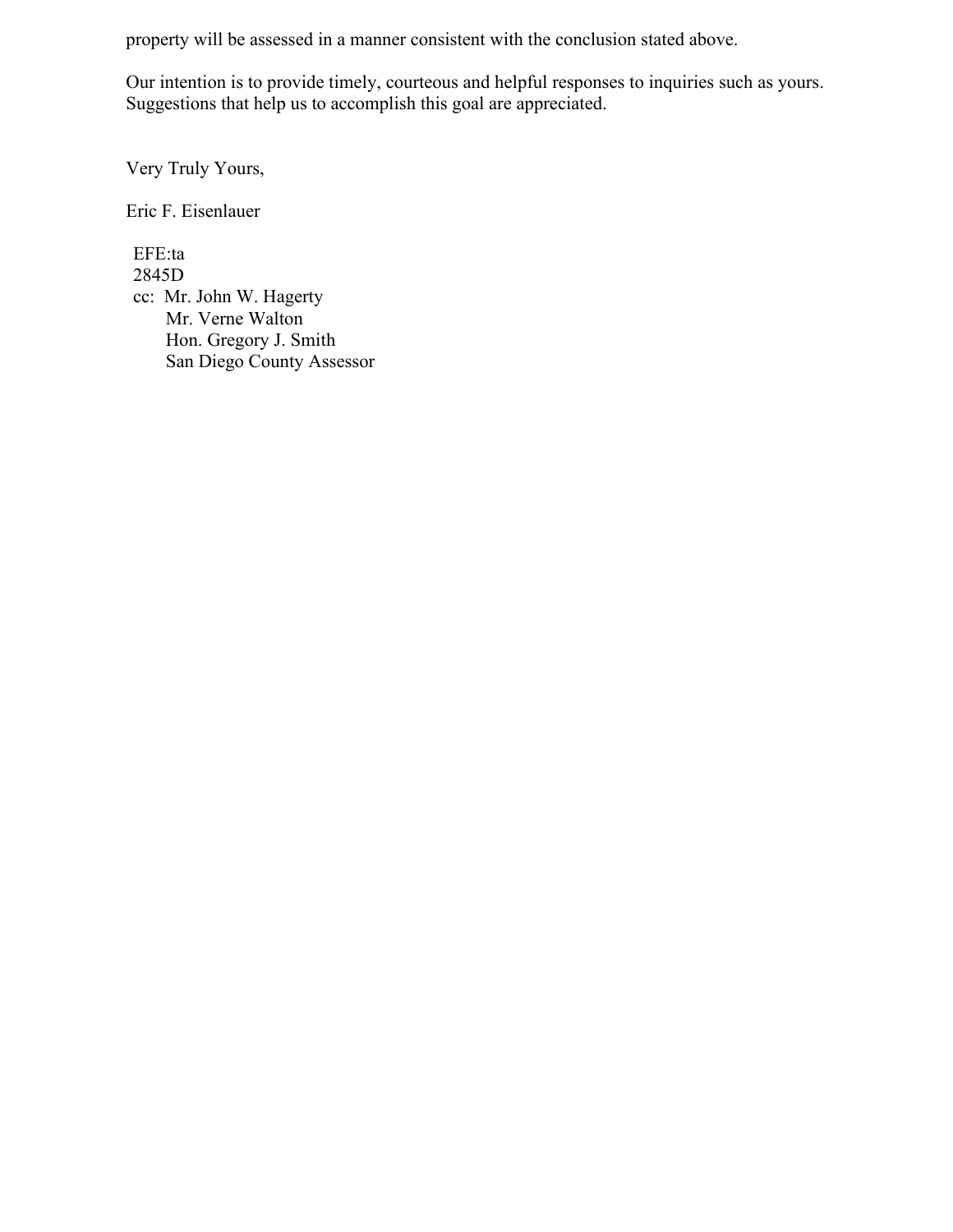STATE BOARD OF EQUALIZATION PROPERTY TAX DEPARTMENT 1020 N STREET, SACRAMENTO, CALIFORNIA PO BOX 942879, SACRAMENTO, CALIFORNIA 94279-0001 (916) 324-6594



WILLIAM M. BENNETT First District, Kentfield

CONWAY H. COLLIS Second District, Los Angeles

ERNEST J. DRONENBURG, JR. Third District, San Diego

> PAUL CARPENTER Fourth District, Los Angeles

> > GRAY DAVIS Controller, Sacramento  $\mathcal{L}=\mathcal{L}$

> > > CINDY RAMBO Executive Director

January 3, 1991

## Re: Letter Dated December 14, 1990 Regarding Redacted Application for Parent/Child Exclusion

Dear Mr.

Thank you for your letter of December 28, 1990 in which you suggest that there is a slight typographical error in the second sentence of the second full paragraph of the last page of the above-referenced letter. You are correct. The word "not" was inadvertently omitted between the word "does" and the word "constitute" of that sentence. The sentence should, therefore, read as follows: "Thus, Redacted possession and exercise of his special power of appointment does not constitute ownership of the property of the "B" Trust and does not distinguish this case from our conclusion in the Redacted letter."

Please accept our apologies for any inconvience caused by this oversight.

Very Truly Yours,

Eric F. Eisenlauer Tax Counsel

EFE:ta 2910D

cc: Mr. John W. Hagerty Mr. Verne Walton Hon. Gregory J. Smith San Diego County Assessor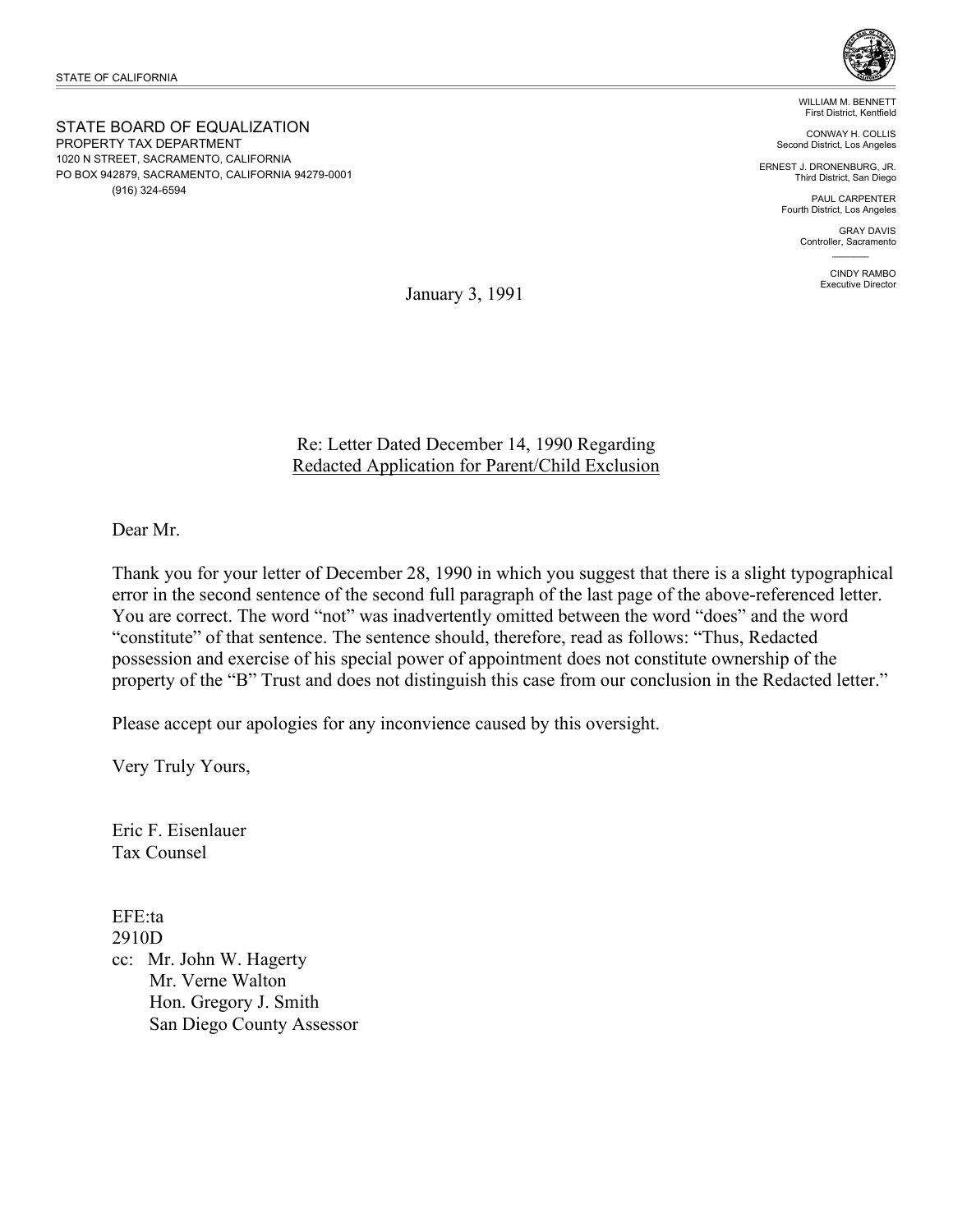STATE BOARD OF EQUALIZATION PROPERTY TAX DEPARTMENT 1020 N STREET, SACRAMENTO, CALIFORNIA PO BOX 942879, SACRAMENTO, CALIFORNIA 94279-0001 (916) 324-6594

WILLIAM M. BENNETT First District, Kentfield

CONWAY H. COLLIS Second District, Los Angeles

ERNEST J. DRONENBURG, JR. Third District, San Diego

> PAUL CARPENTER Fourth District, Los Angeles

> > GRAY DAVIS Controller, Sacramento  $\mathcal{L}=\mathcal{L}$

> > > DOUGLAS D. BELL Executive Secretary

Dear Mr. Redacted:

Re: Proposition 58 and Chapter 48 of the Statues of 1987

This is in response to your letter of March 4, 1988 to the Legal Staff of the State Board of Equalization in which you ask the following questions about revocable trusts wherein the settlor, trustee, and lifetime beneficiary typically are the same person.

1. Regardless of who is trustee, as long as the beneficiary is the parent of the transferee through a sale, lifetime gift or death bequest, does the transfer qualify (assuming it is the principal residence or the first \$1,000,000 of the beneficiary's property transferred where the exemption is claimed) under Proposition 58?

Response: Your question is unclear because neither a "sale, lifetime gift or death bequest" is involved in the typical revocable trust in which the parent is the lifetime beneficiary and the child the remainder beneficiary. A transfer to which Proposition 58 would be applicable would not typically occur until the parent died and the child's remainder became possessory (Rev. and Tax Code\*  $\S 61(f)$ ,  $61(g)$ ,  $62(d)$  and  $62(e)$ .

If your question is whether Proposition 58 and section 63.1 apply equally to transfers during lifetime, at death and for or without consideration, the answer is yes (§§ 63.1 (a), 67 and Prop. Tax Rule 462(a) (2) (18 Cal. Admin. Code § 462); see also Question 8 of the Board's letter to County Assessors dated September 11, 1987 of which you have a copy).

2. If the beneficial title holder parent is not the trustee or not the sole trustee, must the trustee deed the property to the parent and then the parent deed the property to the child (assuming it is the principal residence or the first \$1,000,000 of the beneficiary's property transferred where the exemption is claimed) under Proposition 58?

Response: No. As indicated in Question 9 of the Board's Letter to County assessors dated September 11, 1987, the creation of a trust involving real property places the legal title in the trustee and the beneficial title in the beneficiaries. In the typical inter vivos trust you referred to, the present beneficial interest passes from the parent (income beneficiary) to the child (remainder beneficiary) when the parent dies. But for the application of Proposition 58 and section 63.1 a change in ownership would occur at the death of the parent. The subsequent conveyance by the trustee to the child is excluded from change in ownership not under Proposition 58 and section 63.1 but because it conveys only legal title which is not a change in ownership (section 60, 62 (b), Property Tax Rules 462(i) (3) (E) and 462 (m) (l), Parkmerced Co. v. City and County of San Francisco (1983) 149 Cal.App . 3d 1091; Allen v. Sutter County Board of Equalization (1983) 139 Cal.App .

April 5, 1988